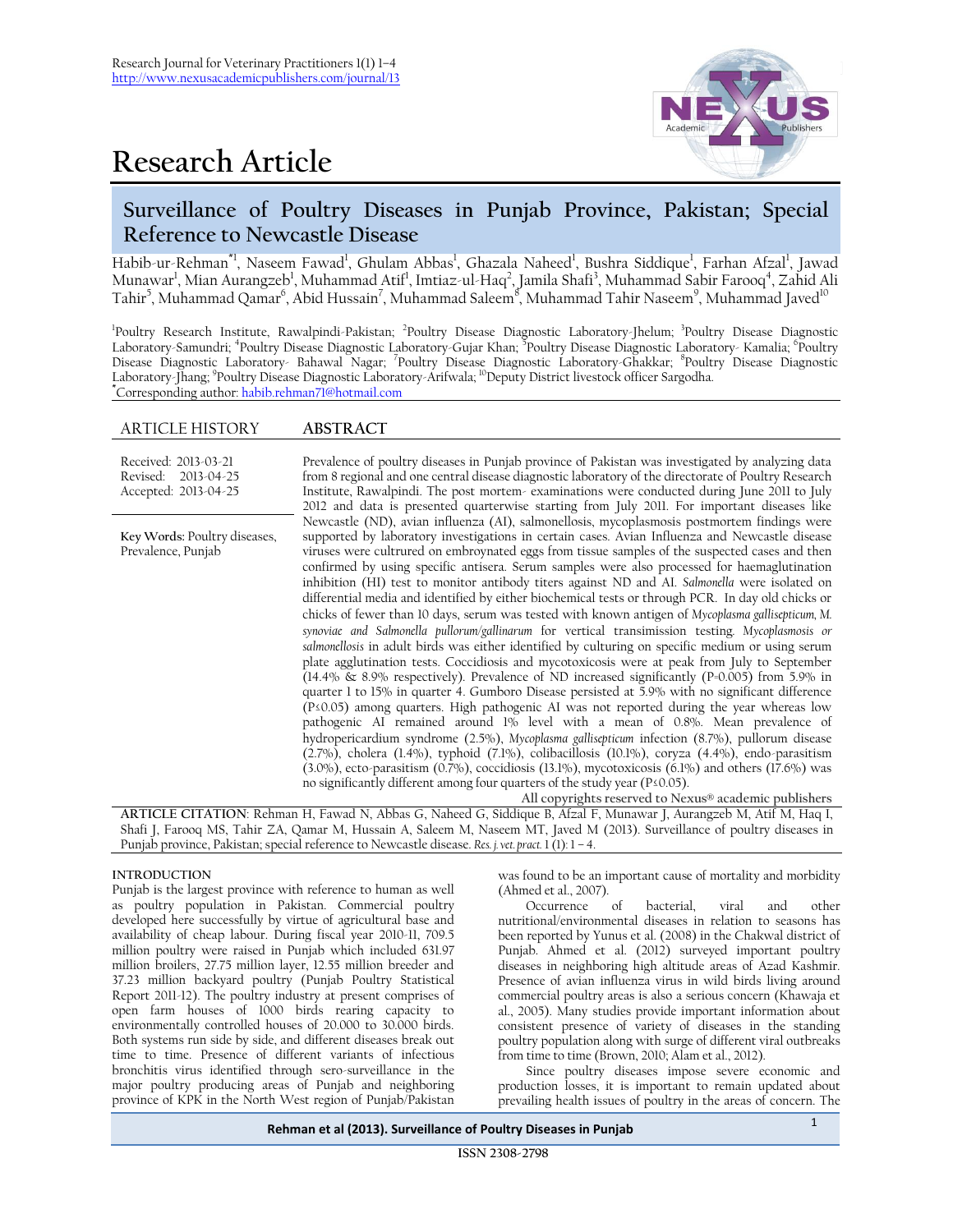present study was conducted to know the prevalence of diseases in poultry population of the province. So that forecasting and better control measures could be adopted by the farmers and local clinicians.

#### **MATERIALS AND METHODS**

#### **Necropsy**

The study was based generally on postmortem examinations conducted during June 2011 to July 2012 at 8 regional and one central disease diagnostic laboratory of the directorate of Poultry Research Institute, Rawalpindi Pakistan. The data were recorded upon history, clinical signs and postmortem lesions for individual diseases.

#### **Virus Isolation and Identification**

Clinical samples (serum, tissues, swabs) from cases requiring differential diagnosis or for the sake of confirmation of diagnosis, were submitted to the disease section laboratory of the directorate from regional laboratories for virus isolation {Newcastle disease (ND) and Avian Influenza (AI)} and/or for virus identification through specific antisera (Alexander, 2003; Anonymous, 2008).

#### **Bacterial Isolation and Identification**

Isolation of *Salmonella* and *Escherichia coli* (*E.coli*) was done on MacConkey -/Xylose Lysine Deoxycolate agar and identified by biochemical tests through commercially available kit (API 20- E TM,Biomerieux). Serum plate agglutination tests for *Mycoplasma gallisepticum/synoviae* (*Mg/Ms*) and *Salmonella pullorum/gallinarum* (*Spg*) were performed using commercially available antigen (Lohmann Animal Health Int., Charles River Laboratories USA (Muhammad et al., 2002). The data were compiled among four quarters  $(Ql, Q2, Q3, Q4)$  of the year starting from  $1<sup>st</sup>$  July 2011. Average of percent occurrence for one quarter (three months) were calculated from monthly data (n=3) from each laboratory



and means of percent occurrence at the Punjab level were calculated through statistical software SPSS 16.0 taking one average figure of the quarter from each laboratory (n=9). The data were further subjected to analysis of variance (ANOVA) and Least Significant Difference Test (LSD). Differences of means were considered significant at 95% confidence level and when these were significant, actual value of probability (P) is described.

#### **RESULTS AND DISCUSSION**

The LSD test revealed no significant difference among mean prevalence of diseases observed during the four quarters of the year except for ND. Maximum level of prevalence of coccidiosis and mycotoxicosis was observed during July to September as compared to other quarters of the year. Relatively high prevalence of coccidiosis and mycotoxicosis from July to September is obvious because of high humidity in air during this time of the year. This is in agreement with the findings of Awais et al. (2012) who reported that prevalence of coccidiosis was highest in autumn. However, comparison among broiler and layer flocks reflects a steady prevalence of coccidiosis in broilers throughout the four quarters of the year with just a variation of 0.5%. This may be due to poor litter management and a constant brooding phase for broilers whereas layer flocks are brooded once in a year and get immune with advancing age. The percent prevalence of coccidiosis in layers during July to December was double than broilers (Table 1). This is in agreement with the observation of Yunus et al. (2008) who reported significantly higher prevalence of coccidiosis in layers than in broilers in Chakwal district. But when data for all types of commercial poultry in the province were pooled, LSD test revealed no significant difference of means among four quarters of the year (Table 2).

|                |               | Prevalence $(\% )$ |                |                |      |      |                |                |         |      |                |                |      |
|----------------|---------------|--------------------|----------------|----------------|------|------|----------------|----------------|---------|------|----------------|----------------|------|
| No.            | Disease       | <b>Broiler</b>     |                |                |      |      | Layer          |                | Breeder |      |                |                |      |
|                |               |                    | Q <sub>2</sub> | Q <sub>3</sub> | Q4   | Ql   | Q <sub>2</sub> | Q <sub>3</sub> | Q4      | Ql   | Q <sub>2</sub> | Q <sub>3</sub> | Q4   |
| 1              | <b>IBD</b>    | 2.4                | 3.7            | 5.1            | 3.8  | 1.7  | 1.2            | 2.2            | 5.6     | 0.2  | 0.1            | ×              | 0.1  |
| $\overline{2}$ | <b>IB</b>     | 0.9                | 0.7            | 2.0            | 2.7  | 0.1  | 0.5            | 1.3            | 1.1     | ×    | 0.03           | ×              | 0.1  |
| 3              | $AI*$         | ×                  |                | ×              | ×    | ×    | ×              |                | ×       | ×    | ×              | ×              | ×    |
| 4              | $AI^{**}$     | 0.3                | 0.02           | 2.1            | 2.03 | 0.3  | 0.7            | 1.2            | 0.8     | ×    | ×              | ×              | 0.03 |
| 5              | MD/LL         | ×                  |                | ×              | ×    | 0.68 | 0.94           | 0.11           | 0.36    | 0.05 | ×              | è              | ×    |
| 6              | ND            | 1.7                | 3.03           | 9.2            | 7.9  | 6.3  | 6.5            | 8.3            | 8.4     | 0.3  | 0.3            | 0.3            | 0.5  |
| $\overline{7}$ | <b>HPS</b>    | 1.3                | 1.3            | 0.8            | 0.9  | 0.7  | 0.4            | 0.2            | 0.1     | 0.5  | 0.1            | 0.1            | 0.2  |
| 8              | Mg            | 4.8                | 7.6            | 7.7            | 5.7  | 3.2  | 3.5            | 3.3            | 2.5     | 0.4  | 0.1            | 1.1            | 0.8  |
| 9              | Ms            | ×                  |                | ×              | 0.1  | ÷    | 0.2            | 0.4            | 0.5     | 0.02 |                | ×              | ×    |
| 10             | Spg           | 0.7                | 0.3            | 1.3            | 0.4  | 0.8  | 2.3            | 2.4            | 1.4     | ×    | ×              | ×              | ×    |
| $_{11}$        | FC            | ×                  | ×              | ×              | ×    | 0.6  | 2.6            | 1.9            | 0.9     | 0.1  | ×              | ×              | 0.01 |
| 12             | FT            | 1.6                | 2.3            | 3.0            | 2.6  | 9.0  | 8.7            | 4.8            | 5.5     | 0.8  | 0.2            | 0.2            | 0.6  |
| 13             | E.coli        | 6.3                | 5.6            | 6.2            | 6.7  | 0.6  | 0.8            | 0.8            | 1.0     | 0.7  | 0.3            | 0.7            | 0.3  |
| 14             | IC            | 2.0                | 3.2            | 2.6            | 1.9  | 0.8  | 1.6            | 1.1            | 1.4     | ×    | ×              | ×              | ×    |
| 15             | Endo-parasite | 0.2                |                | ×              | 0.1  | 3.3  | 4.7            | 4.1            | 2.8     | 0.2  |                |                | ×    |
| 16             | Ecto-parasite | 0.2                | ×              | ×              | ×    | 1.0  | 1.6            | 0.7            | 1.4     | ×    | ×              | ×              | ×    |
| 17             | Coccidiosis   | 3.5                | 2.4            | 3.7            | 3.6  | 5.9  | 5.8            | 2.7            | 2.5     | 0.4  | 0.2            | 0.2            | 0.3  |
| 18             | Mycotoxicosis | 3.6                | 1.4            | 1.5            | 1.9  | 8.3  | 5.2            | 3.3            | 2.9     | 1.9  | 0.03           | ×              | 0.03 |
| 19             | others        | 8.6                | 9.4            | 7.4            | 7.8  | 10.6 | 9.0            | 4.3            | 4.6     | 2.9  | 0.6            | 0.7            | 0.5  |

Table 1: Quarterly poultry disease prevalence<sup>1</sup>  $($ %) in Punjab from July 2011 to June 2012 in Broiler, Layer and Breeder flocks

1 percent within diseases,\*Avian Influenza High Pathogenic, \*\*Avian Influenza Low Pathogenic, IBD: Infectious Bursal disease, IB: Infectious Bronchitis,MD: Mereks disease, LL: Lymphoid Leukosis, ND: Newcastle disease, HPS: Hydropericardium Syndrome, Mg: Mycoplasma gallisepticum, Ms: Mycoplasma synoviae, Spg: Salmonella pullorum/gallinarum, FC: Fowl Cholera, FT: Fowl Typhoid, E.coli: Escherichia coli, IC: Infectious coryza, others: ascites, aspergilosis, omphalitis, chilling, heat stress.

It may be interpreted that coccidiosis in laying poults or broilers may be seen any time of the year and clinicians should expect same level of threat of coccidiosis during hot & dry, hot & humid, humid winter or dry winter months of the year. This interpretation is also supported with the data figure of least

percent prevalence of coccidiosis in broilers during monsoon season of 2003-04 (Yunus et al., 2009) in the Chakwal district. Ahmed et al. (2012) reported just a difference of 2% in prevalence of coccidiosis in broiler or layer flocks reared at an altitude less than 4000 feet in Punch district over a study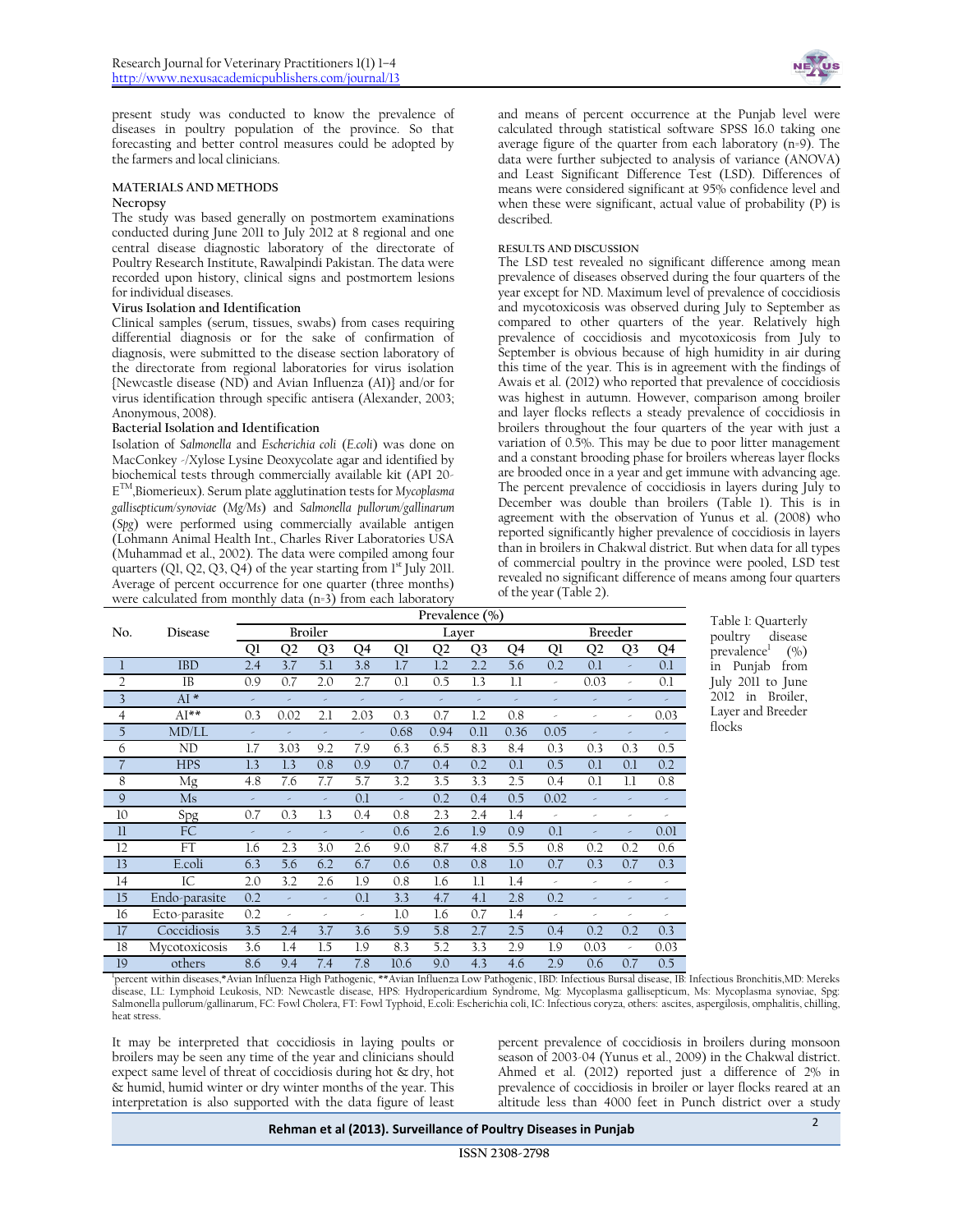

period from 2008-2011. Mustafa and Ali (2005) reported much higher (10.66%) prevalence of coccidiosis in backyard layers of indigenous and Fayoumi breeds. Relatively higher prevalence of coccidiosis in backyard layers may be because of poor medical cover.

Prevalence of mycotoxicosis was at its peak (8.9%, Table 2) in Punjab during quarter 1 (July to September) and then declined to it's almost half during all three consequent quarters. However this highest figure in Q1 was not significantly higher from other three figures of the latter quarters. In depth observation of the data revealed that two of the laboratories did not reported prevalence of mycotoxicosis in any of the quarter of the year. Thus the data were re-analyzed excluding these two laboratories. Now LSD test revealed significantly higher (11.5%) mean of prevalence of mycotoxicosis during Q1 than that of during Q3 (5.4%) and Q4 (5.5%), (P=0.037 & P=0.04 respectively). The prevalence of mycotoxicosis (6.4%) in post rainy season (Q2) `was not significantly lower than in Q1. This is indicative of mycotoxin contaminated feed materials were being consumed during October to December and depleted in latter quarters.

|                                                                                | Mean prevalence $(\%)$ of poultry diseases in commercial chicken<br>(Broiler + Layer + Breeder)<br>Sr.                                                                                                                                                                                                                                                                                                                                                                                              |                         |             |                          |              |                  |                |                        |             |                                                                                                                                                                                              |                              |                                                               |
|--------------------------------------------------------------------------------|-----------------------------------------------------------------------------------------------------------------------------------------------------------------------------------------------------------------------------------------------------------------------------------------------------------------------------------------------------------------------------------------------------------------------------------------------------------------------------------------------------|-------------------------|-------------|--------------------------|--------------|------------------|----------------|------------------------|-------------|----------------------------------------------------------------------------------------------------------------------------------------------------------------------------------------------|------------------------------|---------------------------------------------------------------|
| No                                                                             | <b>Diseases</b>                                                                                                                                                                                                                                                                                                                                                                                                                                                                                     |                         | SE          |                          | SE           |                  | SE             |                        | SE          |                                                                                                                                                                                              | SE of mean                   | ಕ<br>- 도                                                      |
|                                                                                |                                                                                                                                                                                                                                                                                                                                                                                                                                                                                                     | Ql                      | Ql          | Q <sub>2</sub>           | Q2           | Q <sub>3</sub>   | Q <sub>3</sub> | Q4                     | Q4          | Mean of the year                                                                                                                                                                             |                              | 2011 to June 2012<br>$\left(\%\right)^{1}$                    |
| $\mathbf{I}$                                                                   | <b>IBD</b>                                                                                                                                                                                                                                                                                                                                                                                                                                                                                          | 4.4                     | 1.1         | 5.0                      | 1.2          | 6.3              | 1.5            | 7.7                    | 2.5         | 5.9                                                                                                                                                                                          | 0.8                          |                                                               |
| $\overline{2}$                                                                 | IB                                                                                                                                                                                                                                                                                                                                                                                                                                                                                                  | 1.2                     | 0.8         | 0.5 <sup>a</sup>         | 0.4          | 1.6              | 0.6            | $2.9^{b}$              | 1.2         | 1.6                                                                                                                                                                                          | 0.4                          | Quarterly cumulative mean prevalence                          |
| $\overline{3}$                                                                 | $AI*$                                                                                                                                                                                                                                                                                                                                                                                                                                                                                               | $\omega$                |             | $\overline{\phantom{a}}$ |              |                  |                | ×                      |             | $\bar{\phantom{a}}$                                                                                                                                                                          |                              |                                                               |
| $\overline{4}$                                                                 | $AI$ **                                                                                                                                                                                                                                                                                                                                                                                                                                                                                             | 0.4                     | 0.2         | 0.4                      | 0.3          | 1.2              | 0.8            | 1.4                    | 1.1         | 0.8                                                                                                                                                                                          | 0.4                          |                                                               |
| $\mathfrak I$<br>6                                                             | MD/LL<br>ND                                                                                                                                                                                                                                                                                                                                                                                                                                                                                         | 0.7<br>5.9 <sup>a</sup> | 0.4         | 0.6<br>7.8 <sup>a</sup>  | 0.3<br>1.8   | 0.0<br>$12^{ab}$ | 0.0<br>2.6     | 0.2<br>15 <sup>b</sup> | 0.2<br>2.8  | 0.4<br>10.3                                                                                                                                                                                  | 0.1                          |                                                               |
| $\overline{\mathcal{L}}$                                                       | <b>HPS</b>                                                                                                                                                                                                                                                                                                                                                                                                                                                                                          | 2.0                     | 1.3<br>0.9  | 2.1                      | 0.9          |                  |                | 1.0                    | 0.3         | 2.5                                                                                                                                                                                          | 1.2<br>0.9                   |                                                               |
| 8                                                                              |                                                                                                                                                                                                                                                                                                                                                                                                                                                                                                     | 8.0                     | 2.4         | 8.5                      | 2.0          | 4.9<br>9.9       | 3.4<br>1.7     | 8.2                    | 1.5         | 8.7                                                                                                                                                                                          | 0.9                          | poultry diseases in Punjab during July<br>commercial poultry. |
|                                                                                | M. gallisepticum                                                                                                                                                                                                                                                                                                                                                                                                                                                                                    |                         |             | 4.2                      |              |                  |                |                        |             |                                                                                                                                                                                              |                              |                                                               |
| $\mathsf{9}$                                                                   | M. synoviae                                                                                                                                                                                                                                                                                                                                                                                                                                                                                         | 1.1                     | 1.0<br>0.8  | 2.4                      | 4.1<br>1.2   | 0.1              | 0.1<br>1.8     | 0.6<br>2.5             | 0.4<br>1.2  | 1.5                                                                                                                                                                                          | 1.1                          |                                                               |
| 10<br>$\rm ll$                                                                 | Pullorum disease<br>Fowl Cholera                                                                                                                                                                                                                                                                                                                                                                                                                                                                    | 1.5<br>0.8              | 0.6         | 1.6                      | 1.0          | 4.4<br>1.7       | 0.9            | 1.4                    | 0.9         | 2.7<br>1.4                                                                                                                                                                                   | 0.7                          |                                                               |
| 12                                                                             | Fowl Typhoid                                                                                                                                                                                                                                                                                                                                                                                                                                                                                        | 7.2                     | 2.4         | 6.7                      | 1.9          | 4.4              | 1.1            | 9.9                    | 2.3         | 7.1                                                                                                                                                                                          | 0.4<br>1.0                   |                                                               |
| 13                                                                             | Colibacillosis                                                                                                                                                                                                                                                                                                                                                                                                                                                                                      | 11.3                    | 3.9         | 9.1                      | 3.4          | 11.1             | 4.6            | 8.9                    | 2.2         | 10.1                                                                                                                                                                                         | 1.8                          |                                                               |
| 14                                                                             | Coryza                                                                                                                                                                                                                                                                                                                                                                                                                                                                                              | 2.1                     | 0.8         | 6.1                      | 1.9          | 5.4              | 2.2            | 3.9                    | 1.3         | 4.4                                                                                                                                                                                          | 0.8                          |                                                               |
| $15\,$                                                                         | Endoparasite                                                                                                                                                                                                                                                                                                                                                                                                                                                                                        | 3.1                     | 1.6         | 3.2                      | 1.3          | 3.1              | 1.3            | 2.4                    | 1.0         | 3.0                                                                                                                                                                                          | 0.6                          |                                                               |
| 16                                                                             | Ectoparasite                                                                                                                                                                                                                                                                                                                                                                                                                                                                                        | 0.7                     | 0.3         | 0.9                      | 0.6          | 0.5              | 0.4            | 0.9                    | 0.6         | 0.7                                                                                                                                                                                          | 0.2                          | $\dot{\sim}$                                                  |
| 17                                                                             | Coccidiosis                                                                                                                                                                                                                                                                                                                                                                                                                                                                                         | 14.4                    | 3.5         | 15                       | 3.7          | 12.6             | 3.8            | 10.3                   | 3.3         | 13.1                                                                                                                                                                                         | 1.7                          |                                                               |
| 18                                                                             | Mycotoxicosis                                                                                                                                                                                                                                                                                                                                                                                                                                                                                       | 8.9                     | 2.6         | 6.4                      | 2.1          | 4.2              | 1.6            | 4.7                    | 0.9         | 6.1                                                                                                                                                                                          | 1.0                          | Table                                                         |
| 19                                                                             | Others                                                                                                                                                                                                                                                                                                                                                                                                                                                                                              | 20.1                    | 3.8         | 14.7                     | 4.4          | 13.5             | 3.9            | 21.8                   | 5.1         | $17.6$                                                                                                                                                                                       | 2.2                          |                                                               |
| eans in a row with different superscript differ significantly ( $P \le 0.05$ ) | ercent within diseases, SE: Standard Error of Mean, QI: Quarter 1: July, August, and September 2011. Q2: Quarter 2: October, November, December 2011. Q3: January,<br>bruary, March 2012. Q4: Quarter 4: April, May, June 2012.IBD: Infectious Bursal disease, IB: Infectious Bronchitis. *: Avian Influenza High Pathogenic. **: Avian<br>fluenza Low Pathogenic.MD: Merek's disease. LL: Lymphoid Leukosis. ND: Newcastle disease. HPS: Hydropericardium Syndrome. Others: ascites, aspergilosis, |                         |             |                          |              |                  |                |                        |             |                                                                                                                                                                                              |                              |                                                               |
|                                                                                | nphalitis, chilling, heat stress.<br>able 3: Sero-surveillance results for Mycoplasma gallisepticum/synoviae and Salmonella pullorum/gallinarum at disease section laboratory                                                                                                                                                                                                                                                                                                                       |                         |             |                          |              |                  |                |                        |             |                                                                                                                                                                                              |                              |                                                               |
|                                                                                |                                                                                                                                                                                                                                                                                                                                                                                                                                                                                                     |                         |             | $%$ Positive for Mg $*$  |              |                  |                |                        |             | %Positive for Ms                                                                                                                                                                             |                              | % Positive for Spg                                            |
|                                                                                | Broiler                                                                                                                                                                                                                                                                                                                                                                                                                                                                                             |                         | Layer       |                          | Breeder      |                  | Broiler        |                        | Layer       | Breeder                                                                                                                                                                                      | Broiler<br>Layer             | Breeder                                                       |
|                                                                                | 14.29<br>Ql                                                                                                                                                                                                                                                                                                                                                                                                                                                                                         |                         | 25          |                          | 32.14        |                  | 9.52           |                        | 45.0        | 7.14                                                                                                                                                                                         | 14.29<br>40                  | 32.14                                                         |
|                                                                                | Q2<br>18.18                                                                                                                                                                                                                                                                                                                                                                                                                                                                                         |                         | 41.51       |                          | 40.63        |                  | 9.10           |                        | 43.40       | 13.64                                                                                                                                                                                        | 36.36<br>26.42               | 15.63                                                         |
|                                                                                | Q <sub>3</sub><br>40.0                                                                                                                                                                                                                                                                                                                                                                                                                                                                              |                         | 12.5        |                          | 78.94        |                  | 13.33          |                        | 25.0        | 63.16                                                                                                                                                                                        | 13.33<br>50.0                | 42.11                                                         |
|                                                                                | 52.94<br>O4                                                                                                                                                                                                                                                                                                                                                                                                                                                                                         |                         | 63.64       |                          | 28.57        |                  | 17.64          |                        | 31.82       | 52.38                                                                                                                                                                                        | 29.41<br>40.90               | 61.91                                                         |
|                                                                                | Cumulative<br>31.25                                                                                                                                                                                                                                                                                                                                                                                                                                                                                 |                         | 39.64       |                          | 43.0         |                  | 12.50          |                        | 39.64       | 28.0                                                                                                                                                                                         | 21.88<br>32.32               | 35.0                                                          |
| Mean                                                                           | $31.35^{N5}$                                                                                                                                                                                                                                                                                                                                                                                                                                                                                        |                         | $35.66^{N}$ |                          | $45.07^{N5}$ |                  | $12.4^{N5}$    |                        | $36.3^{NS}$ | 34.08 <sup>NS</sup>                                                                                                                                                                          | $23.35^{NS}$<br>$39.33^{NS}$ | $37.94^{N5}$                                                  |
|                                                                                | ock basis % within each type of chicken, "means were compared within one disease and three types of birds (Ps0.05), NS: non significant (Pv0.95), Ql: July,<br>igust, September 2011, Q2: October, November, December 2011, Q3: January, February, March 2012, Q4: April, May, June 2012                                                                                                                                                                                                            |                         |             |                          |              |                  |                |                        |             |                                                                                                                                                                                              |                              |                                                               |
|                                                                                | ewcastle disease outbreaks remained havoc throughout the<br>udy year in commercial layer and broiler flocks (Table 1 & 2).<br>umulative prevalence of ND was at record high and persistent                                                                                                                                                                                                                                                                                                          |                         |             |                          |              |                  |                |                        |             | to be velogenic-viscerotropic type, caused high mortality and no<br>available vaccine showed satisfactory prevention or cure. The<br>ND outbreaks were predicted by Numan et al. (2005) upon |                              |                                                               |
|                                                                                | uring January 2012 to June 2012. The prevalence was<br>gnificantly higher in Q4 than in Q1 (P=0.005) and Q2                                                                                                                                                                                                                                                                                                                                                                                         |                         |             |                          |              |                  |                |                        |             | finding low circulating ND antibody titers in commercial<br>broilers in Punjab. Latter Ahmed et al. (2008) and Siddique et                                                                   |                              |                                                               |
|                                                                                | =0.022). The ND outbreaks started during Q1 of 2011 and kept                                                                                                                                                                                                                                                                                                                                                                                                                                        |                         |             |                          |              |                  |                |                        |             | al. (2012) isolated velogenic forms of ND virus from commercial                                                                                                                              |                              |                                                               |
|                                                                                | creasing in Q2 with no significant difference. The percentage                                                                                                                                                                                                                                                                                                                                                                                                                                       |                         |             |                          |              |                  |                |                        |             | poultry in the province. Breeder flocks stood healthy which is                                                                                                                               |                              |                                                               |
|                                                                                | ND outbreaks further rose in Q3 but difference remained                                                                                                                                                                                                                                                                                                                                                                                                                                             |                         |             |                          |              |                  |                |                        |             | indicative of biosecurity/management laps at commercial layer                                                                                                                                |                              |                                                               |
|                                                                                | on-significant in comparison to Q1 & Q2. However, the                                                                                                                                                                                                                                                                                                                                                                                                                                               |                         |             |                          |              |                  |                |                        |             | and broiler farm level towards ND outbreaks.                                                                                                                                                 |                              |                                                               |
|                                                                                | fference of ND prevalence between Q1 and Q3 was not                                                                                                                                                                                                                                                                                                                                                                                                                                                 |                         |             |                          |              |                  |                |                        |             | Prevalence of IB was found very low (1.6% mean of the                                                                                                                                        |                              |                                                               |
|                                                                                | gnificant just with a slight increase in probability level                                                                                                                                                                                                                                                                                                                                                                                                                                          |                         |             |                          |              |                  |                |                        |             | year) in present study which is not in agreement with a report                                                                                                                               |                              |                                                               |
|                                                                                | -0.054). The authors consider it significant keeping in view<br>at a careful data collection could have been resulted in                                                                                                                                                                                                                                                                                                                                                                            |                         |             |                          |              |                  |                |                        |             | on IB prevalence by Ahmed et al. (2007). The authors reported<br>high percentage of variants of IBV in broiler and layer                                                                     |                              |                                                               |

|  | Table 3: Sero-surveillance results for Mycoplasma gallisepticum/synoviae and Salmonella pullorum/gallinarum at disease section laboratory |
|--|-------------------------------------------------------------------------------------------------------------------------------------------|
|--|-------------------------------------------------------------------------------------------------------------------------------------------|

|            |              | % Positive for Mg <sup>*</sup> |                     |             | %Positive for Ms <sup>®</sup> |             |              | $\sqrt[9]{9}$ Positive for Spg <sup>*</sup> |              |  |
|------------|--------------|--------------------------------|---------------------|-------------|-------------------------------|-------------|--------------|---------------------------------------------|--------------|--|
|            | Broiler      | Laver                          | Breeder             | Broiler     | Laver                         | Breeder     | Broiler      | Laver                                       | Breeder      |  |
|            | 14.29        |                                | 32.14               | 9.52        | 45.0                          | 7.14        | 14.29        | 40                                          | 32.14        |  |
|            | 18.18        | 41.51                          | 40.63               | 9.10        | 43.40                         | 13.64       | 36.36        | 26.42                                       | 15.63        |  |
|            | 40.0         | 12.5                           | 78.94               | 13.33       | 25.0                          | 63.16       | 13.33        | 50.0                                        | 42.11        |  |
| $^{14}$    | 52.94        | 63.64                          | 28.57               | 17.64       | 31.82                         | 52.38       | 29.41        | 40.90                                       | 61.91        |  |
| Cumulative | 31.25        | 39.64                          | 43.0                | 12.50       | 39.64                         | 28.0        | 21.88        | 32.32                                       | 35.0         |  |
| Mean       | $31.35^{NS}$ | 35.66 $NS$                     | 45.07 <sup>NS</sup> | $12.4^{N5}$ | $36.3^{NS}$                   | $34.08^{N}$ | $23.35^{N5}$ | 39.33 <sup>NS</sup>                         | $37.94^{N5}$ |  |

Prevalence of IB was found very low (1.6% mean of the year) in present study which is not in agreement with a report on IB prevalence by Ahmed et al. (2007). The authors reported high percentage of variants of IBV in broiler and layer